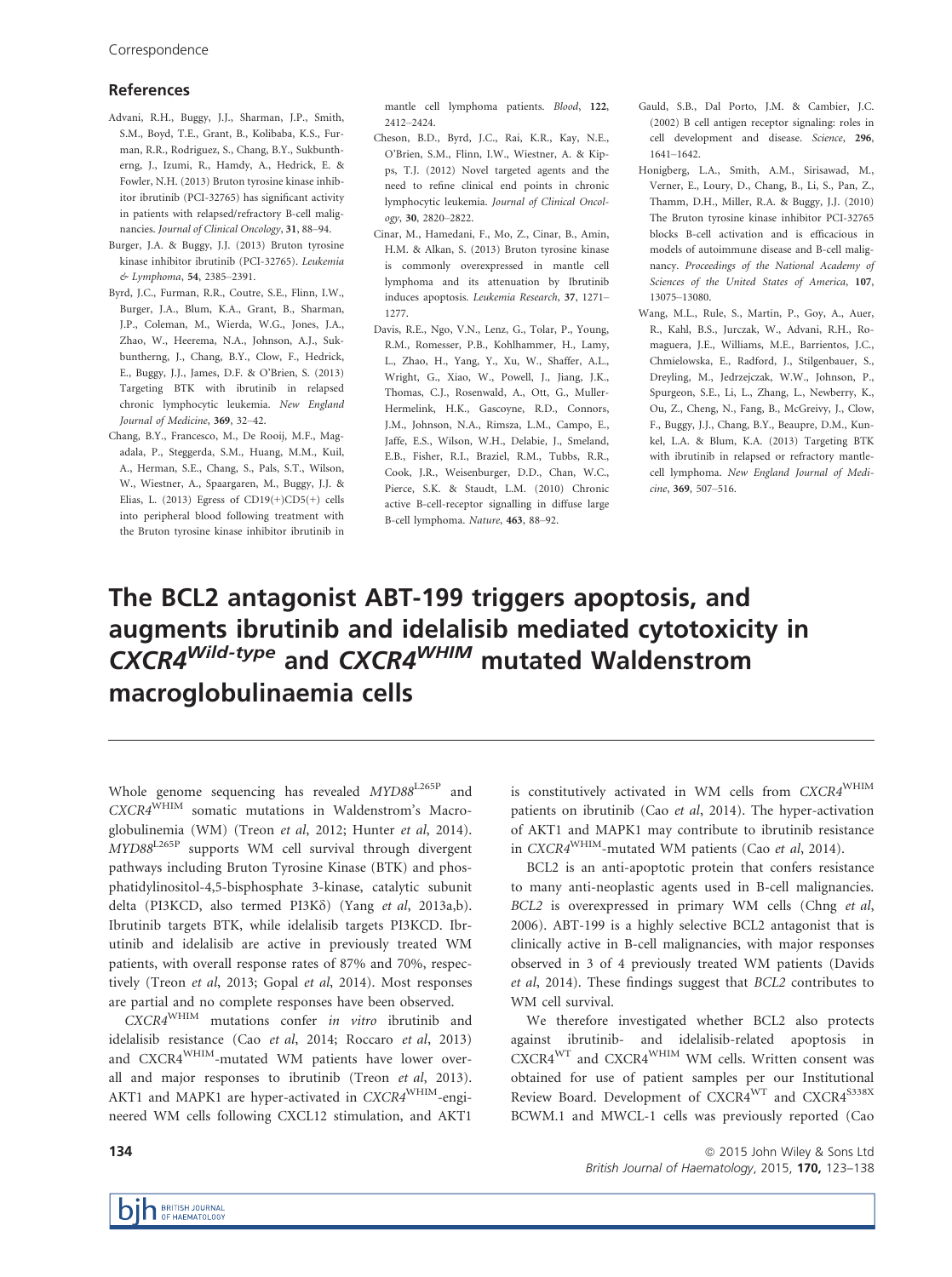et al, 2014). Ibrutinib and idelalisib were obtained from MedChem Express (Monmouth Junction, NJ, USA), and ABT-199 from Selleck Chemicals (Houston, TX, USA). BCL2 levels were determined by immunoblotting (Abcam, Cambridge, MA, USA). For survival assessment, WM cells underwent immunoblotting for cleaved PARP and caspase-3



Fig 1. Apoptotic changes related to ABT-199 alone, and in combination with ibrutinib or idelalisib in CXCR4<sup>WT</sup>- and CXCR4<sup>S338X</sup>-engineered WM cells. (A) Protein levels of BCL2 following CXCL12 in vector only, CXCR4<sup>WT</sup> and CXCR4<sup>S338X</sup> BCWM.1 and MWCL-1 cells; (B) Caspase-3 and PAPR cleavage following ibrutinib (IB), idelalisib (ID), ABT-199 (ABT), in the presence of absence of CXCL12 (SDF) and AMD3100 (AMD); (C) Caspase-3 and PARP cleavage in CXCR4<sup>S38X</sup> BCWM.1 and MWCL-1 cells treated with ABT-199 in the absence or presence of CXCL12 and AMD3100 (AMD); (D) CXCR4<sup>WT</sup> and CXCR4<sup>S338X</sup> expressing WM cells were treated for 18 h with vehicle control (dimethylsulphoxide; DMSO), ibrutinib (IB) or ABT-199 (ABT) alone and in combination in the presence of CXCL12. Annexin V staining was performed to assess apoptosis. Results from a representative study set of are shown. Similar results were obtained with idelalisib.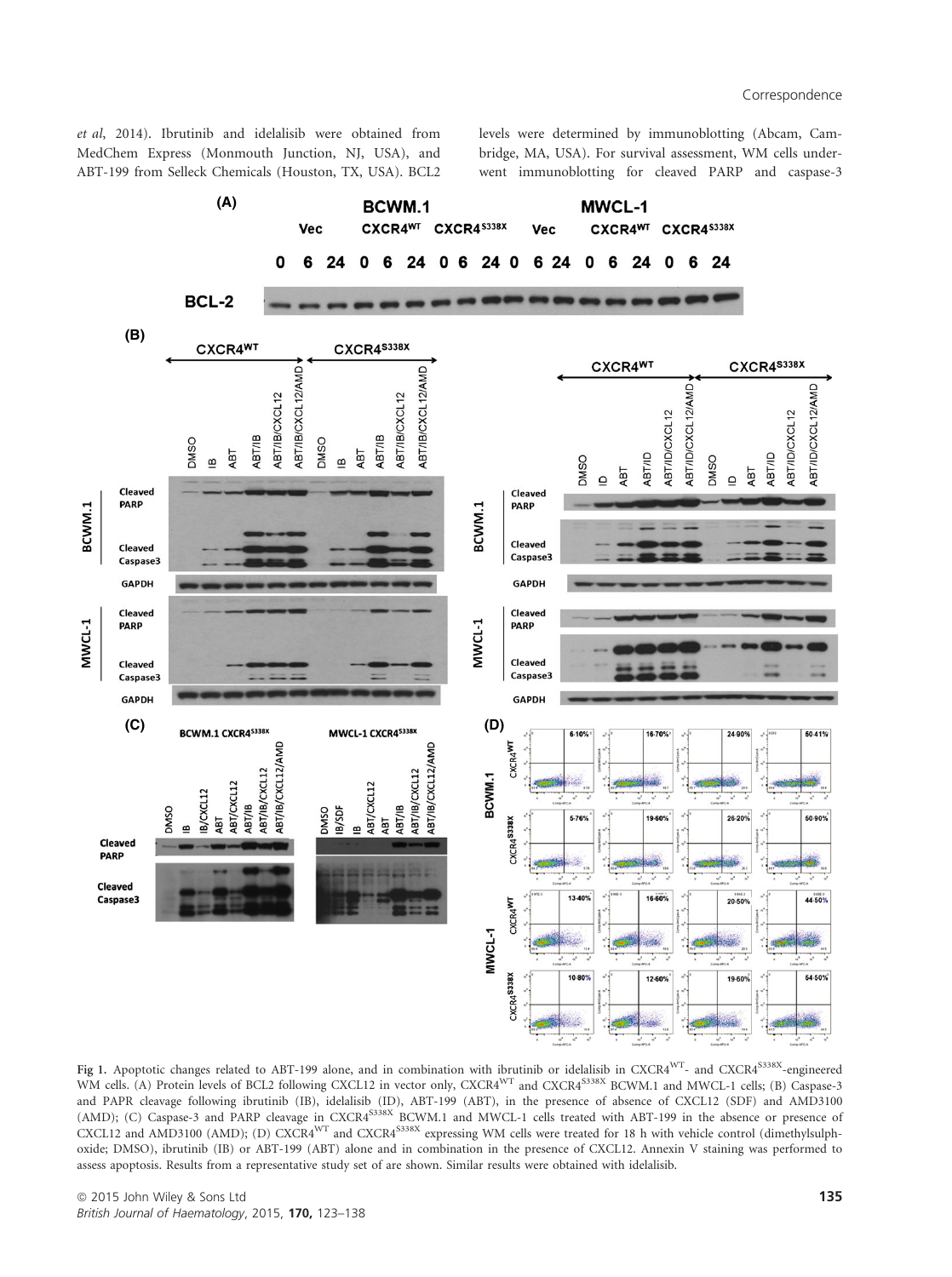(Abcam), and Annexin V staining (R&D Systems, Minneapolis, MN, USA) by flow cytometry. Synergistic drug interactions were determined by the Caspase-Glo<sup>®</sup> 3/7 assay (Promega, Madison WI, USA) in the presence of CXCL12 (50 nmol/l).

 $CXCR4^{WT}$  and  $CXCR4^{S338X}$  BCWM.1 and MWCL-1 cells expressed BCL2 protein, with higher levels observed in the latter. BCL2 levels were not impacted by CXCR4 mutation status, or CXCL12 stimulation (Fig 1A). Treatment of CXCR4<sup>WT</sup> and CXCR4<sup>S338X</sup> BCWM.1 and MWCL-1 cells with ibrutinib or idelalisib induced caspase-3 and PARP cleavage at 6 h (Fig 1B), though modest Annexin V staining, denoting full apoptotic progression, was observed at 18 and 40 h (data not shown). CXCL12 abrogated ibrutinib- or idelalisib-related PARP and/or caspase-3 cleavage, and was more

pronounced in CXCR4<sup>S338X</sup> WM cells. Similarly, ABT-199 induced PARP and caspase-3 cleavage in CXCR4<sup>S338X</sup> and CXCR4WT BCWM.1 and MWCL-1 cells. PARP and caspase-3 cleavage was less pronounced in MWCL-1 cells regardless of CXCR4 mutation status, and probably reflected higher BCL2 protein levels (Fig 1A). CXCL12 also abrogated PARP and caspase-3 cleavage in ABT-199 treated CXCR4<sup>S338X</sup> BCWM.1 and MWCL-1 cells despite unaltered BCL2 protein levels (Fig 1A, C).

ABT-199 augmented PARP and caspase-3 cleavage in CXCR4S338X and CXCR4WT BCWM.1 and MWCL-1 WM cells treated with ibrutinib or idelalisib (Fig 1B), and led to increased Annexin V staining (Fig 1D). CXCL12 abrogated PARP and/or caspase-3 cleavage (Fig 1B), and Annexin V staining (data not shown) more so in  $CXCRA^{S338X}$  following



Fig 2. Treatment effects of ABT-199 in combination with ibrutinib or idelalisib in CXCR4WT and CXCR4S338X expressing cell lines and primary WM patient cells. Synergistic drug interactions for ABT-199 with either ibrutinib or idelalisib in CXCR4<sup>WT</sup> and CXCR4<sup>S338X</sup> expressing BCWM.1 (A) and MWCL-1 (B) cells were determined in triplicate sample sets in the presence of CXCL12 (50 nM) 6 h following treatment at indicated doses using a caspase-3/7 cleavage assay. Combination Index >10 denotes synergistic interactions. Apoptotic changes following ABT-199 alone, and in combination with ibrutinib or idelalisib in primary WM cells genotyped for MYD88 and CXCR4 mutations. Results from flow cytometric studies of ex vivo treated WM cells (CD19<sup>+</sup> gated) from (C) untreated WM patients ( $n = 4$ ) or (D) WM patients on active ibrutinib treatment  $(n = 3)$ . Cells were treated with vehicle control (DMSO), ibrutinib (IB), idelalisib (ID) and ABT-199 (ABT), alone and in combination.  $P = 0.02$ in untreated WM patient cells comparing any ex vivo treatment versus vehicle control;  $P \le 0.05$  for ABT-199 combinations versus any monotherapy in untreated WM patient cells;  $P = 0.04$  for ABT-199 versus vehicle control for cells taken from patients on active ibrutinib therapy. All patients expressed MYD88<sup>L265P</sup>. Patients WM1, WM2, WM5, and WM6 expressed CXCR4<sup>S338X</sup> mutations.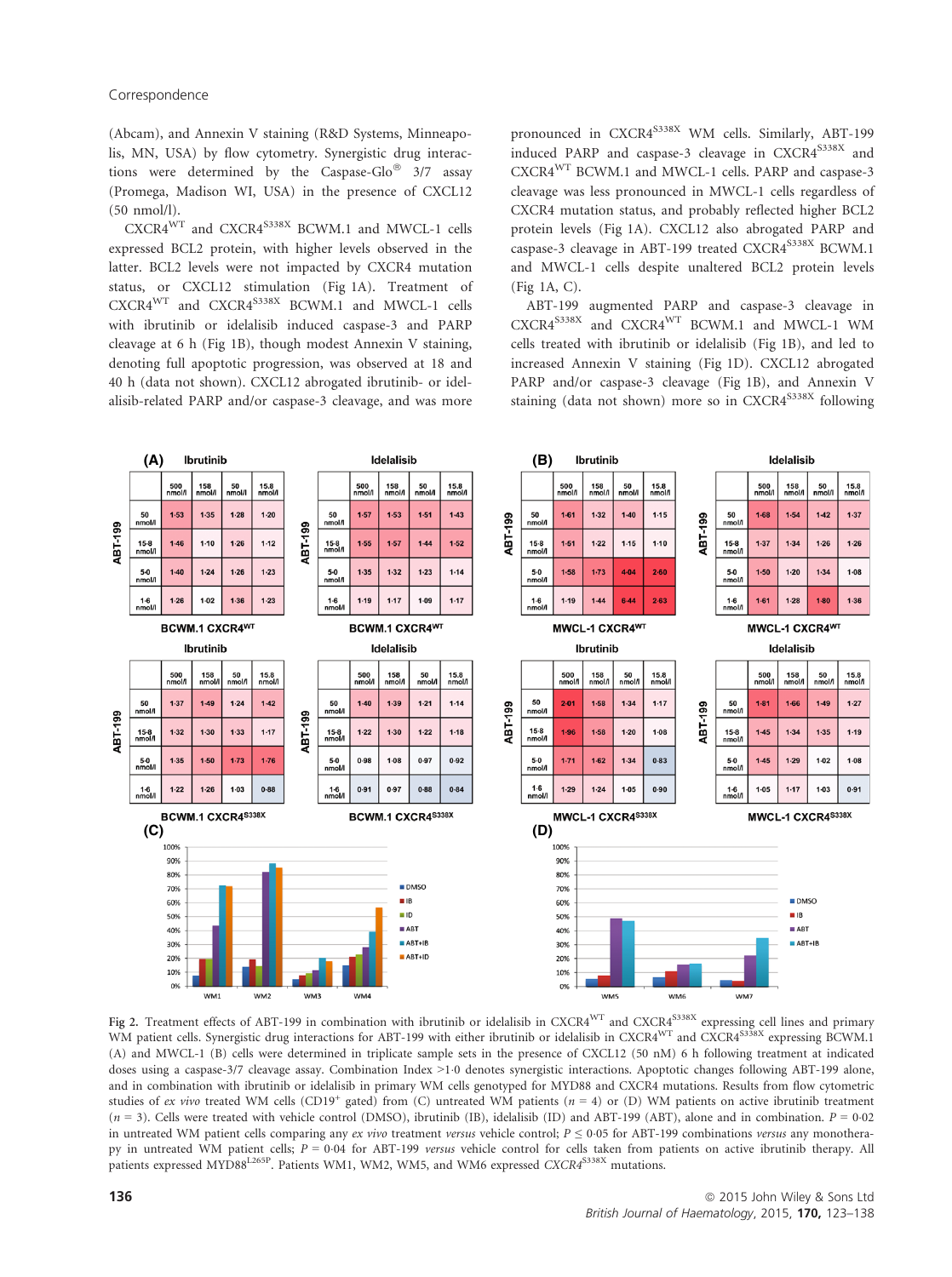ABT-199 treatment with either ibrutinib or idelalisib. Addition of the CXCR4 antagonist AMD3100 abrogated CXCL12 protective effects, and augmented PARP and caspase-3 cleavage (Fig 1B), and Annexin V staining (data not shown) in CXCR4<sup>S338X</sup> cells treated with ABT-199 alone and with ibrutinib or idelalisib.

To further delineate the impact of ABT-199 on ibrutinibor idelalisib-related treatment effects, we used a caspase-3/7 cleavage assay to assess for drug synergy. Synergistic interactions (combination index  $>1.0$ ) were evident at nearly all dose combinations of ABT-199 with either ibrutinib or idelalisib in CXCR4WT BCWM.1 and MWCL-1 cells in the presence of CXCL12. Synergistic interactions were also evident, though at higher dose combinations of ABT-199, with either ibrutinib or idelalisib in  $CXCRA^{S338X}$  WM cells, reflecting the protective effects of CXCL12 in CXCR4WHIMmutated cells (Fig 2A, B). The impact of ABT-199 on ibrutinib- or idelalisib-related treatment effect was also assessed in bone marrow (CD19-sorted) WM cells from 4 (2 MYD88<sup>L265P</sup>CXCR4<sup>WT</sup>; 2 MYD88<sup>L265P</sup>CXCR4<sup>S338X</sup>) untreated WM patients within their microenvironment. Ex vivo treatment of these cells with ABT-199 resulted in both direct  $(P = 0.02)$  and enhanced apoptosis when combined with either ibrutinib or idelalisib ( $P \le 0.05$  vs. any monotherapy) regardless of CXCR4 mutation status (Fig 2A). We also examined ABT-199 in primary WM cells within their microenvironment from three patients (1  $MYD88^{L265P}CXCR4^{WT};$  2 MYD88L265PCXCR4S338X) on active ibrutinib treatment for ≥6 months (Fig 2C). While ex vivo ibrutinib treatment had little effect, treatment with ABT-199 induced apoptosis in WM cells from two of three patients (Fig 2D).

In these studies, we sought to clarify if BCL2 expression was impacted by CXCR4WHIM mutations, and whether BCL2 contributed to ibrutinib and idelalisib resistance in CXCR4WHIM-mutated WM cells. Despite the lack of BCL2 modulation by CXCL12, BCL2 protected against ibrutiniband idelalisib-triggered apoptosis in CXCR4WT and CXCR4<sup>S338X</sup> BCWM.1 and MWCL-1 cells. ABT-199 triggered apoptosis in WM cells regardless of CXCR4WHIM mutation status and prior ibrutinib exposure. However, more robust CXCL12 protection against ABT-199 was observed in CXCR4<sup>S338X</sup>-mutated cells, a finding that could be related to AKT1 and MAPK1 hyper-activation (Cao et al, 2014). AMD3100 blocked the protective effects of CXCL12 in WM cells treated with ABT-199 alone, and with ibrutinib or idelalisib. The long-term safety and efficacy of AMD3100 administration was recently demonstrated in WHIM-syndrome patients, and provides a paradigm for CXCR4 inhibition in WM patients.

Our findings therefore show that ABT-199 induces direct apoptosis, and enhances ibrutinib and idelalisib triggered apoptosis in both CXCR4WT and CXCR4WHIM WM cells. These findings may be relevant to other therapeutics, and support further investigation of ABT-199 alone, and in combination strategies in WM patients.

#### Acknowledgements

The authors acknowledge the generous support of the Leukemia and Lymphoma Society for a Translational Research Grant, Peter S. Bing M.D., the Edward and Linda Nelson Fund for WM Research, the Kerry Robertson Fund for WM Studies, in support of these studies.

#### Authorship contributions

YC, GY and SPT conceived and designed the experiments. SPT, GY, ZRH performed the data analysis. JC, XL, LX, YC, GY, EH, and NT performed the laboratory experiments. SK, JJC, MSD, and SPT participated in patient care, sample and data collection. SPT wrote the manuscript.

# Disclosure of conflicts of interest

SPT received research funding, speaking honoraria and/or consulting fees from Pharmacyclics Inc., Janssen Pharmaceuticals Inc., and Gilead Pharmaceuticals, Inc. MSD received research funding from Pharmacyclics, Inc., consulting fees from Janssen Pharmaceuticals, Inc., Gilead Pharmaceuticals, Genentech, and Infinity Pharmaceuticals.

Yang Cao<sup>1,2\*</sup> Guang Yang<sup>1,2\*</sup> Zachary R. Hunter $^{1,3,4}$ Xia Liu $^{1,2}$ Lian  $Xu<sup>1</sup>$ Jie Chen<sup>1</sup> Nickolas Tsakmaklis<sup>1</sup> Evdoxia Hatjiharissi<sup>3,4</sup> Sandra Kanan<sup>1</sup> Matthew S. Davids $^{1,2}$ Jorge J. Castillo<sup>1,2</sup> Steven P. Treon<sup>1,2</sup>

<sup>1</sup>Bing Center for Waldenstrom's Macroglobulinemia, Dana Farber Cancer Institute, <sup>2</sup>Department of Medicine, Harvard Medical School, <sup>3</sup>Department of Pathology, Boston University Medical Center, Boston, MA, USA, and <sup>4</sup>Theagenio Cancer Hospital, Thessaloniki, Greece E-mail: steven\_treon@dfci.harvard.edu

\*Co-first authors.

Keywords: Waldenström macroglobulinemia, CXCR4, BCL2, Ibrutinib, ABT-199

First published online 12 January 2015 doi: 10.1111/bjh.13278